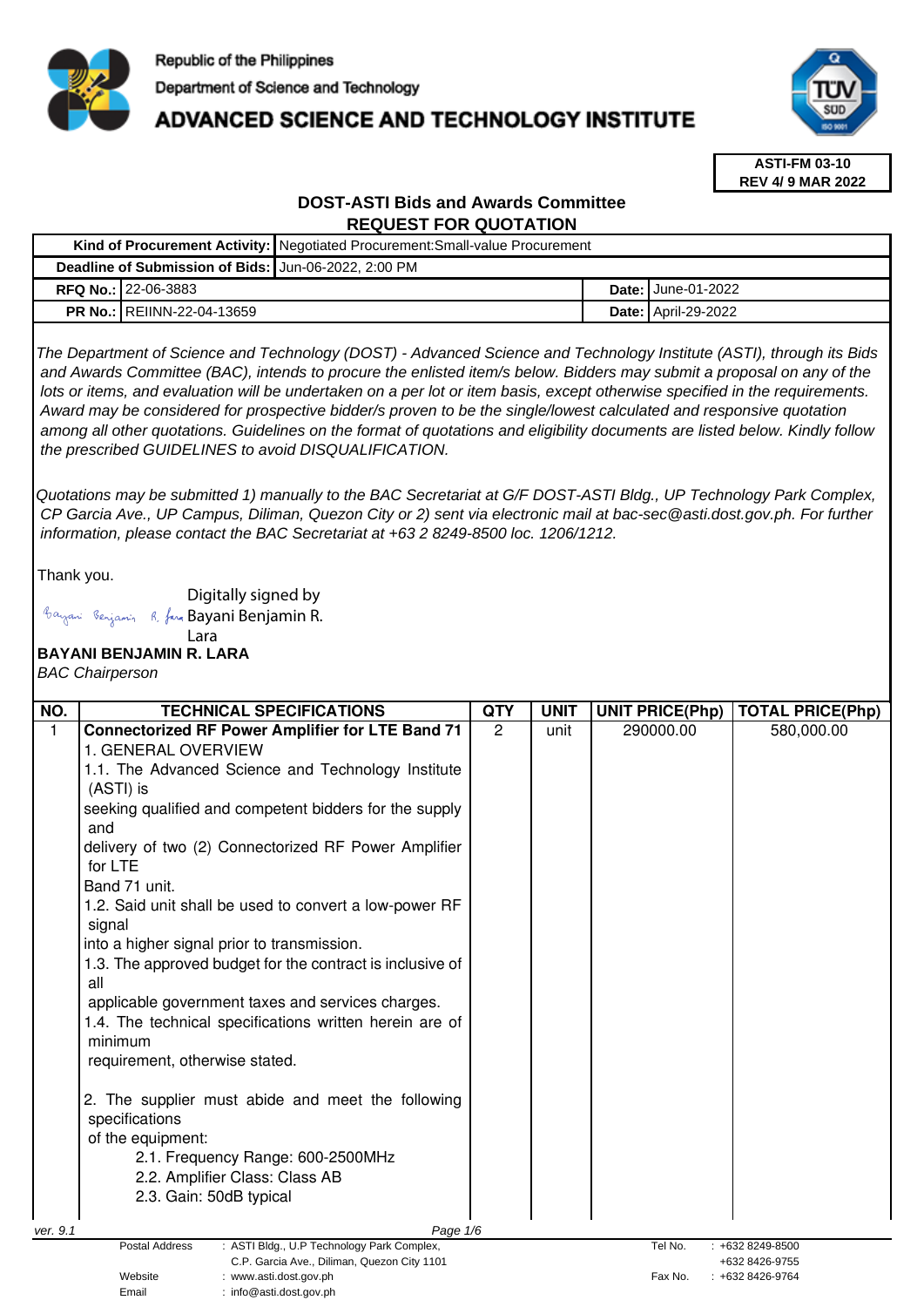|          | 2.4. Gain Flatness: +-2dB<br>2.5. Max RF in $=$ 0dBm<br>2.6. $P1dB = +44dBm$<br>2.7. $P3dB = +46dBm$<br>2.8. $NF = 5.5dB$<br>2.9. OIP3 = $+52$ dBm<br>2.10. VSWR in = $1.3:1$<br>2.11. VSWR out = $1.2:1$<br>2.12. Power Supply: 28-29VDC, 6A max<br>2.13. Operating Temp: -20 to 60 degC<br>2.14. Feature: Covers Telecom Band 71                                                                                                      |  |
|----------|-----------------------------------------------------------------------------------------------------------------------------------------------------------------------------------------------------------------------------------------------------------------------------------------------------------------------------------------------------------------------------------------------------------------------------------------|--|
|          | 3. WARRANTY AND AFTER SALES SUPPORT<br>3.1. The units must carry one (1) year warranty for<br>other parts and<br>services that covered defects in materials and<br>workmanship.<br>3.2. Replacement unit should be provided for defective<br>units,<br>fifteen (15) calendar days upon receipt of notice from<br>End-users/DOST-ASTI Property and Supply Section.<br>3.2.1. Defective units may be defined as units not<br>working upon |  |
|          | testing or units that have failed to work after testing<br>within seven<br>(7) calendar days from purchase.<br>3.3. End- users must be able to request technical<br>support by<br>phone or email. Moreover, technical support service                                                                                                                                                                                                   |  |
|          | should be<br>available and can reached from Mondays to Fridays at<br>8am-5pm<br>subject upon the availability of the aforementioned.<br>3.3.1. The end-user should receive feedbacks and<br>responses<br>from the third party twenty-four (24) hours after the                                                                                                                                                                          |  |
|          | inquiry or<br>concern was made.                                                                                                                                                                                                                                                                                                                                                                                                         |  |
|          | 4. PAYMENT AND DELIVERY TERMS<br>4.1. Delivery of Goods and/or performance of services<br>shall be<br>made by the supplier on or before 24 June 2022 upon                                                                                                                                                                                                                                                                               |  |
|          | issuance<br>of Notice to Proceed.<br>4.2. The Connectorized RF Power Amplifier for LTE<br>Band 71 unit<br>must be brand new and unused.                                                                                                                                                                                                                                                                                                 |  |
|          | Payment<br>4.3.<br>shall<br>made<br>only<br>be<br>upon<br>certification/acceptance<br>by End User to the effect that the Goods have been<br>rendered or<br>delivered in accordance with the terms of this Contract<br>and have                                                                                                                                                                                                          |  |
|          | been duly inspected and accepted. No payment shall<br>be made<br>for services not yet rendered of for the supplies and<br>material not<br>yet delivered under this Contract.<br>4.4. The price of the bid must be inclusive of                                                                                                                                                                                                          |  |
| ver. 9.1 | government tax and<br>Page 2/6                                                                                                                                                                                                                                                                                                                                                                                                          |  |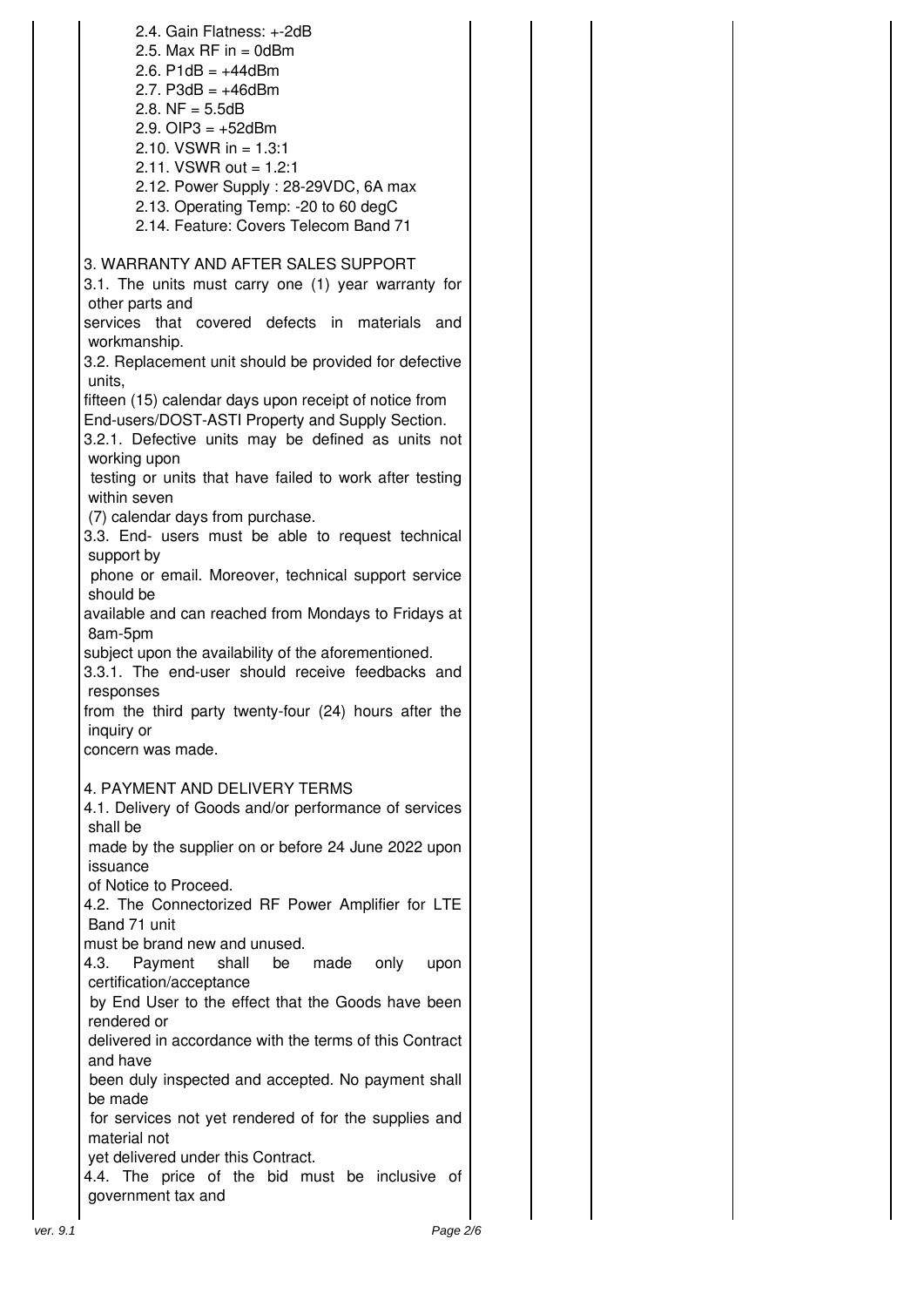|                | fees.                                                                                                                                                                                                                                                                                                                                                                                                                                                                                                                                                                                                                                                                                                                                                            |                |      |           |            |
|----------------|------------------------------------------------------------------------------------------------------------------------------------------------------------------------------------------------------------------------------------------------------------------------------------------------------------------------------------------------------------------------------------------------------------------------------------------------------------------------------------------------------------------------------------------------------------------------------------------------------------------------------------------------------------------------------------------------------------------------------------------------------------------|----------------|------|-----------|------------|
| $\overline{2}$ | <b>LTE Band 71 Duplexer</b><br>1. GENERAL OVERVIEW<br>1.1. The Advanced Science and Technology Institute<br>(ASTI) is<br>seeking qualified and competent bidders for the supply<br>and<br>delivery of two (2) LTE Band 71 Duplexer units.<br>1.2. Said unit shall be used to operate as a transmit<br>antenna<br>and receive antenna.<br>1.3. The approved budget for the contract is inclusive of<br>all<br>applicable government taxes and services charges.<br>1.4. The technical specifications written herein are of<br>minimum<br>requirement, otherwise stated.<br>2. The supplier must abide and meet the following<br>specifications                                                                                                                    | $\overline{2}$ | unit | 168500.00 | 337,000.00 |
|                | of the equipment:<br>2.1. Tx Passband: 617-652 MHz (Tx Port)<br>2.2. Rx Passband: 663-698 MHz (Rx Port)<br>2.3. Insertion Loss: 1.5 dB max<br>2.4. Tx Path Rejection: 110 dB min (measured<br>in Rx band)<br>2.5. RX Path Rejection: 90 dB min (measured in<br>Tx band)<br>2.6. Return Loss, all ports: 20 dB min<br>2.7. PIM (Intermod): -161 dBc (measured in Rx<br><b>Block</b><br>using two +43 dBm tones in Tx Block)<br>2.8. Power Rating: 200W CW max. (1500W<br>Peak Max)<br>2.9. Impedance: 50 Ohms nominal<br>2.10. Environment: -10°C to +65°C<br>2.11. Finish: Connectors: 4.3-10 (F) Triplated<br>2.12. Housing: Aluminum<br>2.13. Weight, nom: 12.5 lb (5.7 kg)                                                                                    |                |      |           |            |
|                | 3. WARRANTY AND AFTER SALES SUPPORT<br>3.1. The units must carry one (1) year warranty for<br>other parts and<br>services that covered defects in materials and<br>workmanship.<br>3.2. Replacement unit should be provided for defective<br>units,<br>fifteen (15) calendar days upon receipt of notice from<br>End-users/DOST-ASTI Property and Supply Section.<br>3.2.1. Defective units may be defined as units not<br>working upon<br>testing or units that have failed to work after testing<br>within seven<br>(7) calendar days from purchase.<br>3.3. End- users must be able to request technical<br>support by<br>phone or email. Moreover, technical support service<br>should be<br>available and can reached from Mondays to Fridays at<br>8am-5pm |                |      |           |            |
| ver. 9.1       | Page 3/6                                                                                                                                                                                                                                                                                                                                                                                                                                                                                                                                                                                                                                                                                                                                                         |                |      |           |            |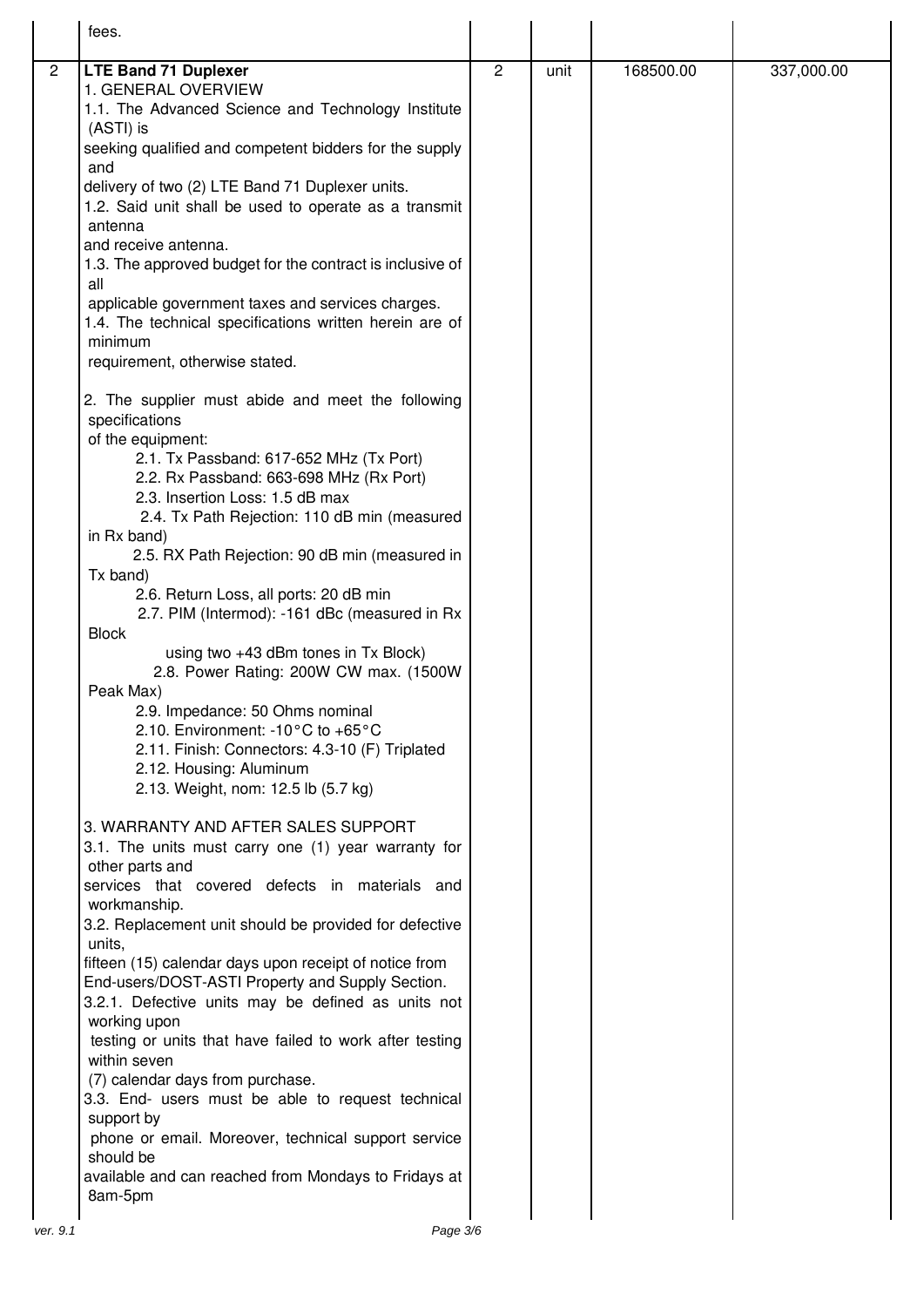|                | subject upon the availability of the aforementioned.<br>3.3.1. The end-user should receive feedbacks and<br>responses<br>from the third party twenty-four (24) hours after the<br>inquiry or<br>concern was made.                                                                                                                                                                                                                                                                                                                                                                                                                                                                                                                                                        |   |      |          |           |
|----------------|--------------------------------------------------------------------------------------------------------------------------------------------------------------------------------------------------------------------------------------------------------------------------------------------------------------------------------------------------------------------------------------------------------------------------------------------------------------------------------------------------------------------------------------------------------------------------------------------------------------------------------------------------------------------------------------------------------------------------------------------------------------------------|---|------|----------|-----------|
|                | 4. PAYMENT AND DELIVERY TERMS<br>4.1. Delivery of Goods and/or performance of services<br>shall be<br>made by the supplier on or before 24 June 2022 upon<br>issuance<br>of Notice to Proceed.<br>4.2. The LTE Band 71 Duplexer unit must be brand<br>new and unused.<br>4.3.<br>Payment<br>shall<br>be<br>made<br>only<br>upon<br>certification/acceptance<br>by End User to the effect that the Goods have been<br>rendered or<br>delivered in accordance with the terms of this Contract<br>and have<br>been duly inspected and accepted. No payment shall<br>be made<br>for services not yet rendered of for the supplies and<br>material not<br>yet delivered under this Contract.<br>4.4. The price of the bid must be inclusive of<br>government tax and<br>fees. |   |      |          |           |
| $\overline{3}$ | <b>Software Defined Radio</b>                                                                                                                                                                                                                                                                                                                                                                                                                                                                                                                                                                                                                                                                                                                                            | 1 | unit | 80000.00 | 80,000.00 |
|                | 1. GENERAL OVERVIEW                                                                                                                                                                                                                                                                                                                                                                                                                                                                                                                                                                                                                                                                                                                                                      |   |      |          |           |
|                | 1.1. The Advanced Science and Technology Institute<br>(ASTI) is                                                                                                                                                                                                                                                                                                                                                                                                                                                                                                                                                                                                                                                                                                          |   |      |          |           |
|                | seeking qualified and competent bidders for the supply<br>and                                                                                                                                                                                                                                                                                                                                                                                                                                                                                                                                                                                                                                                                                                            |   |      |          |           |
|                | delivery of one (1) portable software-defined radio unit.<br>1.2. Said unit shall be used to test and measure radio<br>frequency                                                                                                                                                                                                                                                                                                                                                                                                                                                                                                                                                                                                                                         |   |      |          |           |
|                | (RF) propagation.<br>1.3. The approved budget for the contract is inclusive of                                                                                                                                                                                                                                                                                                                                                                                                                                                                                                                                                                                                                                                                                           |   |      |          |           |
|                | all<br>applicable government taxes and services charges.<br>1.4. The technical specifications written herein are of                                                                                                                                                                                                                                                                                                                                                                                                                                                                                                                                                                                                                                                      |   |      |          |           |
|                | minimum<br>requirement, otherwise stated.                                                                                                                                                                                                                                                                                                                                                                                                                                                                                                                                                                                                                                                                                                                                |   |      |          |           |
|                | 2. The supplier must abide and meet the following<br>specifications<br>of the equipment:<br>2.1. RF Capabilities: at least 1 x Tx, 1 x Rx<br>2.2. Frequency range: 70 MHz - 6 GHz<br>2.3. Instantaneous bandwidth: up to 56 MHz<br>2.4. Operation Mode: Full duplex<br>2.5. Processor: User-programmable Xilinx                                                                                                                                                                                                                                                                                                                                                                                                                                                          |   |      |          |           |
|                | Spartan-6<br><b>FPGA</b><br>2.6. Connectivity and Power: USB 3.0, 5V<br>2.7. Synchronization: 10 MHz clock reference or<br>PPS time                                                                                                                                                                                                                                                                                                                                                                                                                                                                                                                                                                                                                                      |   |      |          |           |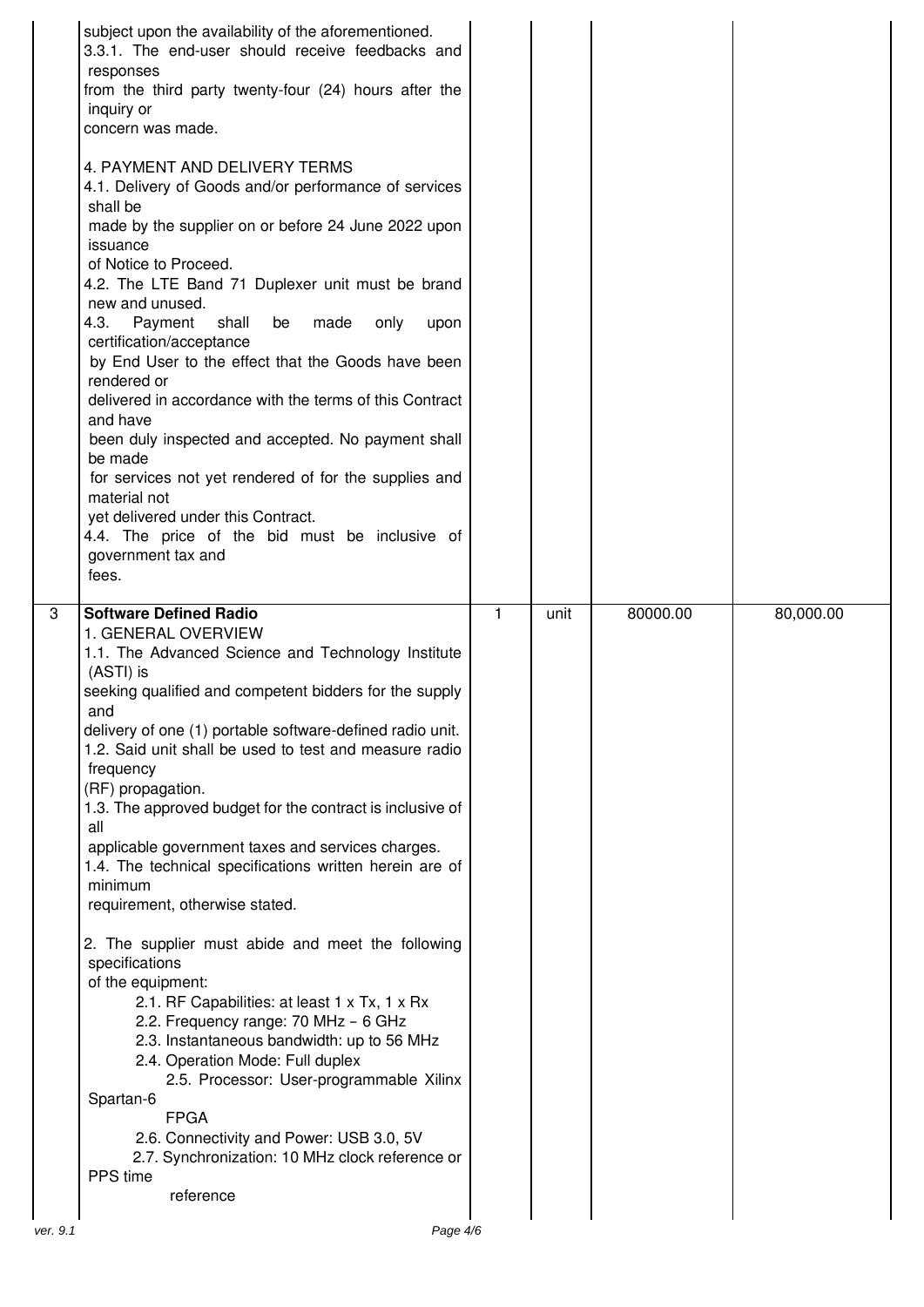| 2.8. Peripherals: GPIO, JTAG                                            |                |
|-------------------------------------------------------------------------|----------------|
| 2.9. Form Factor: 83.3 x 50.8 x 8.4 mm, Full                            |                |
| Aluminum                                                                |                |
| Enclosure                                                               |                |
| 2.10. Driver Support: USRP Hardware Driver                              |                |
| (UHD)                                                                   |                |
| open-source software API version 3.9.0                                  |                |
| or later                                                                |                |
|                                                                         |                |
| 3. WARRANTY AND AFTER SALES SUPPORT                                     |                |
| 3.1. The unit must carry one (1) year warranty for other                |                |
| parts and                                                               |                |
| services that covered defects in materials and                          |                |
| workmanship.                                                            |                |
| 3.2. Replacement unit should be provided for defective                  |                |
| units,                                                                  |                |
| fifteen (15) calendar days upon receipt of notice from                  |                |
| End-users/DOST-ASTI Property and Supply Section.                        |                |
| 3.2.1. Defective unit may be defined as units not                       |                |
| working upon                                                            |                |
| testing or units that have failed to work after testing<br>within seven |                |
| (7) calendar days from purchase.                                        |                |
| 3.3. End- users must be able to request technical                       |                |
| support by                                                              |                |
| phone or email. Moreover, technical support service                     |                |
| should be                                                               |                |
| available and can reached from Mondays to Fridays at                    |                |
| 8am-5pm                                                                 |                |
| subject upon the availability of the aforementioned.                    |                |
| 3.3.1. The end-user should receive feedbacks and                        |                |
| responses                                                               |                |
| from the third party twenty-four (24) hours after the                   |                |
| inquiry or                                                              |                |
| concern was made.                                                       |                |
|                                                                         |                |
| 4. PAYMENT AND DELIVERY TERMS                                           |                |
| 4.1. Delivery of Goods and/or performance of services                   |                |
| shall be                                                                |                |
| made by the supplier on or before 24 June 2022 upon                     |                |
| issuance                                                                |                |
| of Notice to Proceed.                                                   |                |
| 4.2. The portable software-defined radio unit must be                   |                |
| brand new and unused.                                                   |                |
| 4.3.<br>Payment<br>shall<br>be<br>made<br>only<br>upon                  |                |
| certification/acceptance                                                |                |
| by End User to the effect that the Goods have been                      |                |
| rendered or                                                             |                |
| delivered in accordance with the terms of this Contract                 |                |
| and have                                                                |                |
| been duly inspected and accepted. No payment shall<br>be made           |                |
| for services not yet rendered of for the supplies and                   |                |
| material not                                                            |                |
| yet delivered under this Contract.                                      |                |
| 4.4. The price of the bid must be inclusive of                          |                |
| government tax and                                                      |                |
| fees.                                                                   |                |
|                                                                         |                |
| TOTAL APPROVED BUDGET FOR THE CONTRACT (ABC):                           | Php 997,000.00 |
|                                                                         |                |